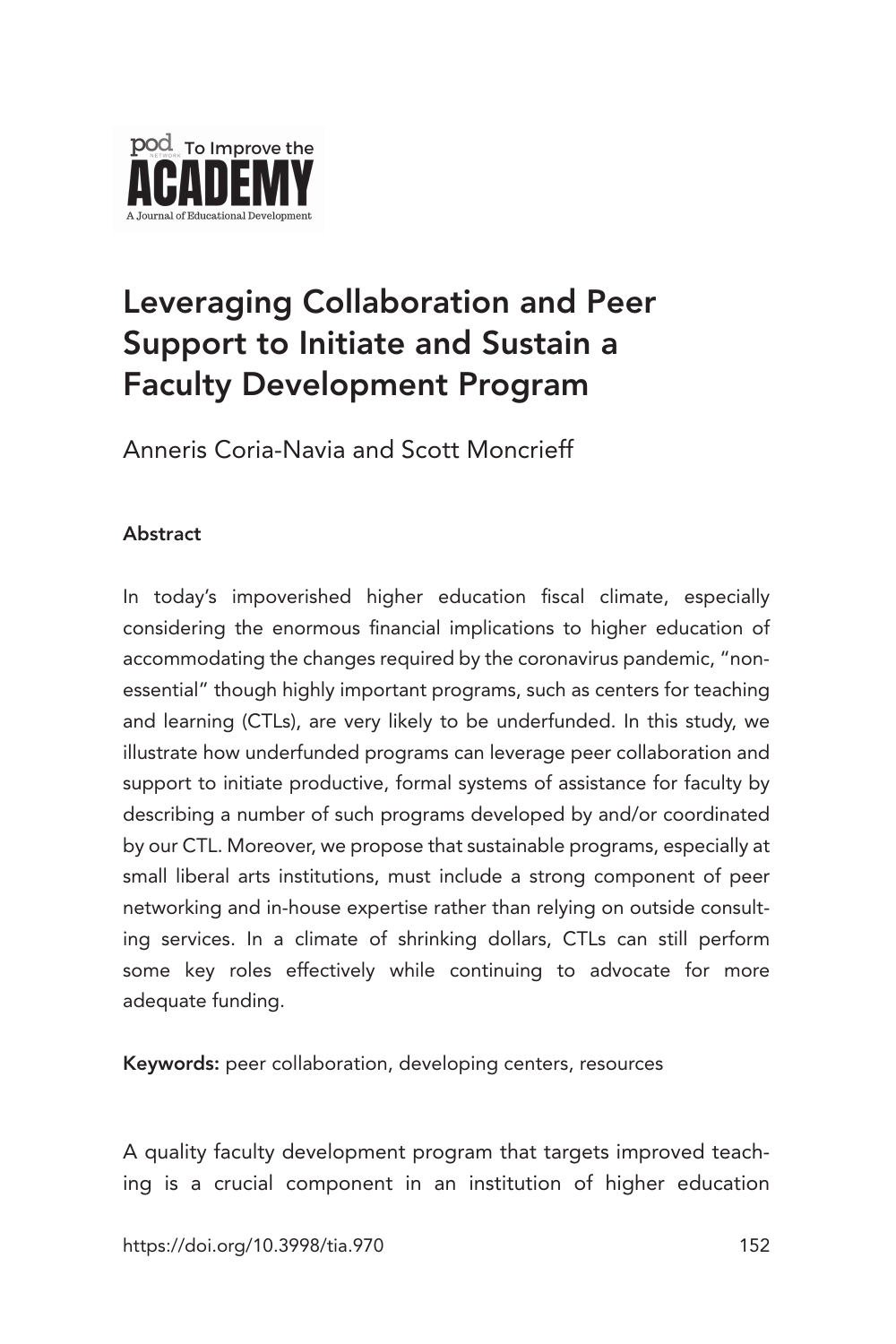(Sorcinelli, 2014). Reder (2014) states that "colleges and universities that make claims to take teaching seriously but do not support faculty openly and intentionally, with formal programs that they can point to, are quickly becoming a thing of the past" (p. 1). Benbow and Lee (2019) found that "faculty teaching experience, time allocation, and organizational support for formal and informal teaching discussions are often associated with the development of beneficial teachingfocused social networks linked to the accrual of social capital" (p. 3). Bond and Lockee (2018) assert that the need for faculty development programs arises from "little-to-no formal preparation" of teaching faculty in the process of instructional design and the use of technology for learning (p. 1). Nevertheless, with most colleges and universities struggling with finances, such a teacher-development program, if it exists, is likely to be funded at a bargain basement level, having to do "more with less" (Sorcinelli, 2014, p. iv). For example, as detailed by Mitchell et al. (2017), state funding for the 2017 school year "was nearly \$9 billion [approximately 10%] below its 2008 level, after adjusting for inflation" (para. 1).

This situation of high need and low finances leads to programs such as those described in "Good, Fast, Cheap: How Centers of Teaching and Learning Can Capitalize in Today's Resource-Constrained Context" (Truong et al., 2016). The article describes how the Center for Teaching, Learning, and Assessment at Azusa Pacific University, a much larger center than ours, shares a pool of student workers between 26 full-time staff (across the main and regional campuses serving 10,000 students), utilizes "faculty fellows" to assist teachers, and organizes a faculty-led Faculty Development Day as ways of being good, fast, and cheap. In another example of creating cost-efficiency, Schoening and Oliver (2016) describe building a virtual center for teaching excellence at Creighton University, which provides users with "examples of the use of evidence-based, online pedagogical principles" (p. 367), including resources for new faculty preparing to teach, weekly teaching tips, information about teaching with technology, and a calendar of faculty development events, conferences, and grants. Dunwoody et al. (2012)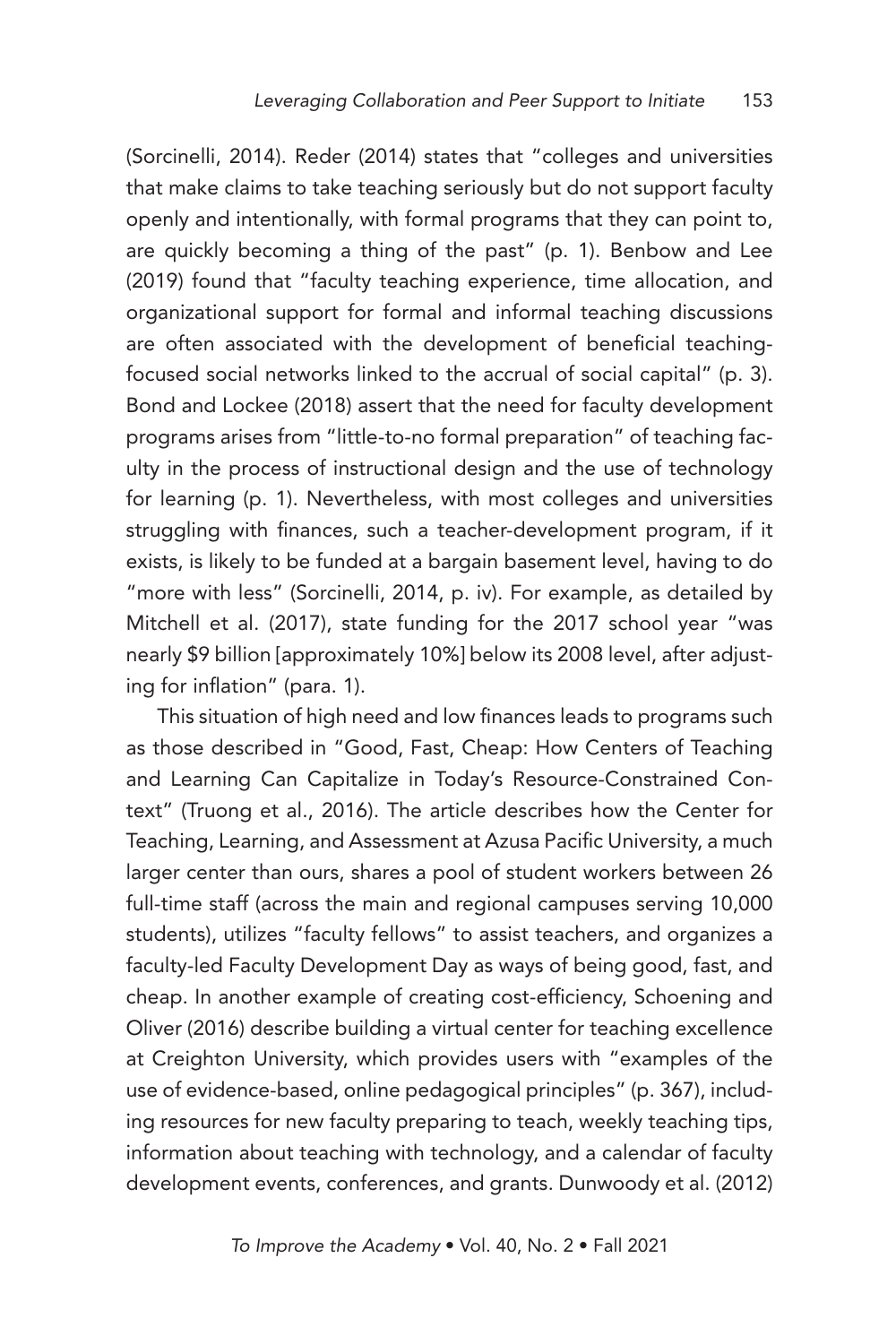present a "Case Study of a Shoe-String SoTL Center" at Juniata College that focuses on faculty development specifically in the area of the scholarship of teaching. In their model, the center is run by a rotating faculty board that gets small amounts of release time as part of both cost saving and faculty ownership of the center. Sweet et al. (2017) demonstrate how Eastern Kentucky University uses "Foundation Professors" to coordinate and facilitate faculty development through such modalities as roundtable presentations in a Teaching and Learning Innovation series, mentoring new faculty (including mentoring their scholarship endeavors), facilitating a faculty development award, and even connecting with alumni.

As these innovative teaching centers illustrate, robust financial resources and centers for teaching and learning (CTLs) rarely meet. Zakrajsek (2013) recounts his experience running faculty development centers and working with annual budgets ranging from 50 dollars to 1.2 million dollars. He says, "I am absolutely convinced that the biggest mistake a faculty development director can make is to lament not having enough money and, more specifically, to allow the 'lack of adequate budget' to impact what is accomplished. There are very few directors of centers/institutes/department/units who feel they have adequate funding" (p. 123). We are certainly not promoting the idea that we can always do more with less, but at the same time we want to show that we can have a useful impact with a minimal budget. Our own CTL is underfunded, but we move forward to the greatest extent we are able. Our programs and support systems have been growing, thanks to the generous collaborative spirit of participating faculty.

In this study, we illustrate how underfunded programs can leverage peer collaboration and support to initiate productive, formal systems of assistance for faculty. Moreover, we propose that sustainable programs, especially at small liberal arts institutions, must include a strong component of peer networks and in-house expertise rather than relying on outside consulting services. We are inspired by Cooperrider and Whitney's (2001) appreciative inquiry theory, which: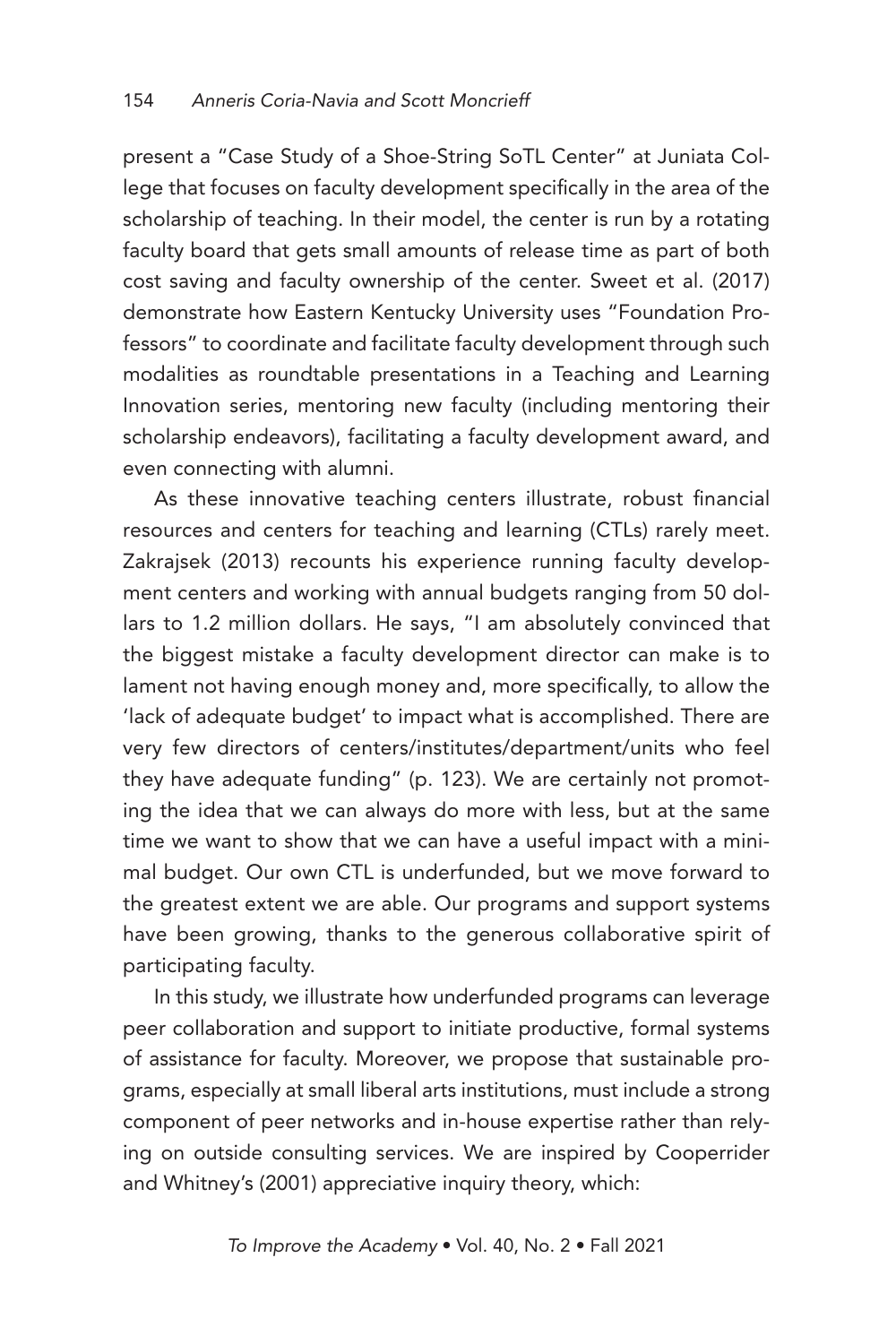[i]n its broadest focus, it involves systematic discovery of what gives "life" to a living system when it is most alive, most effective, and most constructively capable in economic, ecological, and human terms. AI involves, in a central way, the art and practice of asking questions that strengthen a system's capacity to apprehend, anticipate, and heighten positive potential. (p. 613)

In our work at the CTL we are asking questions about what is possible in our institution with the current resources and positive dispositions of colleagues to support one another's professional development plans. These practices are currently based on peer support and collaboration as economically and ecologically viable for our institution.

#### Our Educational Context

Andrews University is a small, faith-based, private midwestern university with about 1,700 undergraduate and 1,600 graduate students and a full-time faculty of about 200. The university has had negative bottom lines over the past few years. Prior to creating the CTL and appointing a half-time position faculty director, there had been attempts to provide faculty development in the area of teaching, including setting aside a small room in the library for consultation, creating a collection of library resources, and some "one-off" workshops. Additionally, the Center for College Faith developed some materials and provided opportunities for dialogue about issues of faith and learning.

Recognizing the necessity of a more formal faculty development program to foster improved teaching, raise student satisfaction, and improve faculty morale, the provost's office created the Center for Teaching and Learning. A faculty member was appointed director of the CTL in the school year 2016–2017. This appointment is in line with Sorcinelli's (2014) findings that although the staffing of liberal arts colleges is eclectic, "the use of faculty members to help colleagues clearly remains a structural part of faculty development at liberal arts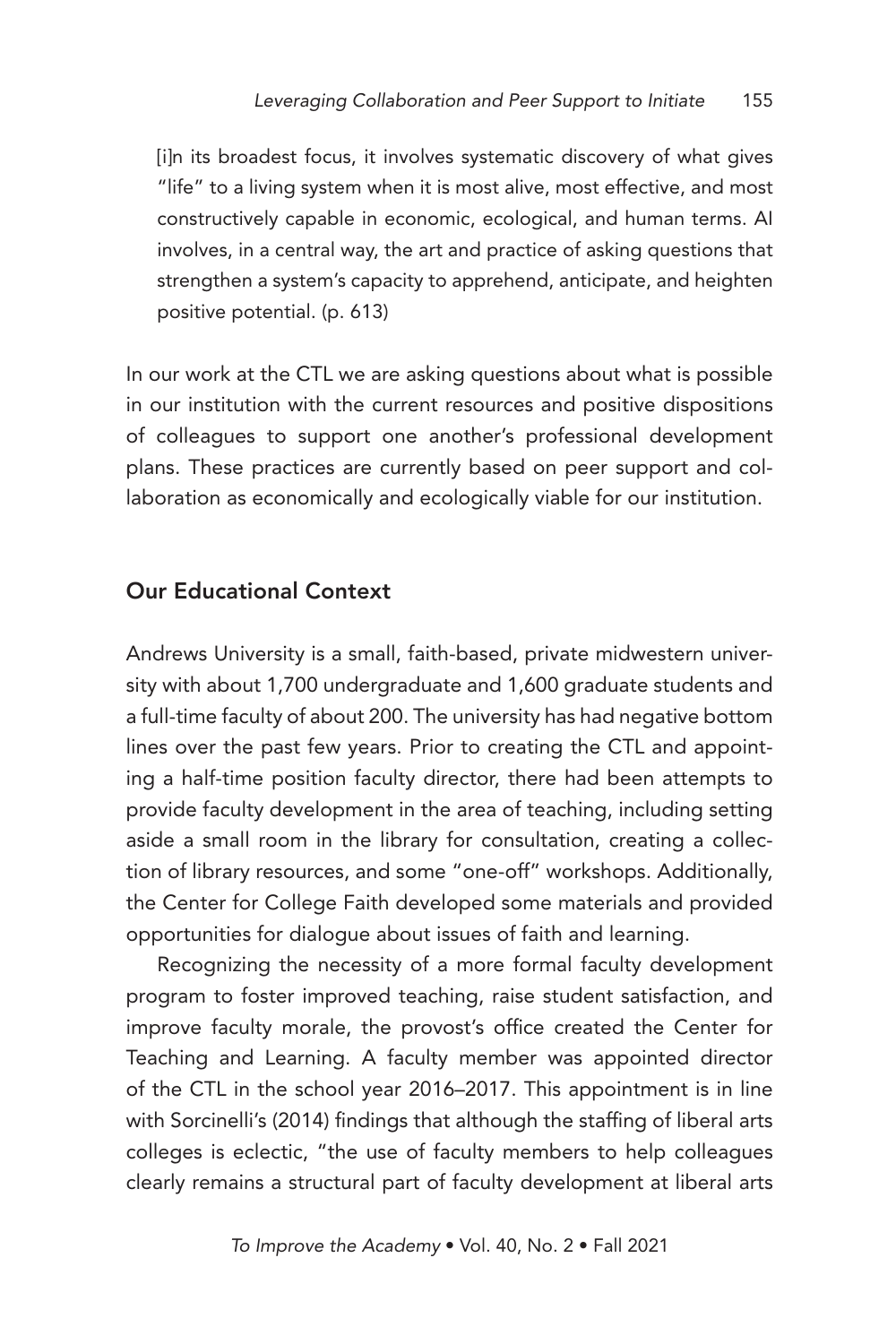colleges" (p. ii). The initial budget for the CTL in the 2016–2017 school year was \$4,300 plus a half-time (12 credits per year out of 24) teaching release of the director. In the school year 2017–2018, under continued financial exigency for the university, the budget decreased to \$2,500.

It is clear that with this kind of budget, the CTL would not, for example, be able to bring in high-priced experts for workshops, get faculty release time for special teaching development workgroups, or have funded faculty retreats. Therefore, the CTL has had to diligently pursue measures that tap into low-cost or "free" resources, creating programs that capitalize on enhancing, distributing, and synergizing faculty expertise from within the university. Zakrajsek (2013) suggests that with lean budgets, it is important to stay positive and do the best one can with the resources one has at hand. In the rest of this article, we will briefly describe several collaborative programs at our institution, outline their logistics and their perceived benefits, and identify their cost. We hope that such an introduction to our program will encourage other institutions with tight budgets to go forward with faculty development programs, recognizing that although some valuable kinds of professional development are expensive, others are not.

## Faculty Institute

This two-day professional development event takes place two weeks before classes begin. The Faculty Institute (FI) operates as a teaching and learning conference, and it is planned and supported financially by the Office of the Provost. The planning committee operates under the guidance of the Effective Teaching and Learning Council (ETLC), made up of faculty representing all the schools of the university and recommended by the deans of those schools to the provost. These faculty have demonstrated a commitment to effective teaching and collegial support. The ETLC is the advisory council for the Center for Teaching and Learning. Therefore, the CTL is centrally involved in setting the tone and theme of the institute as well as securing sessions of interest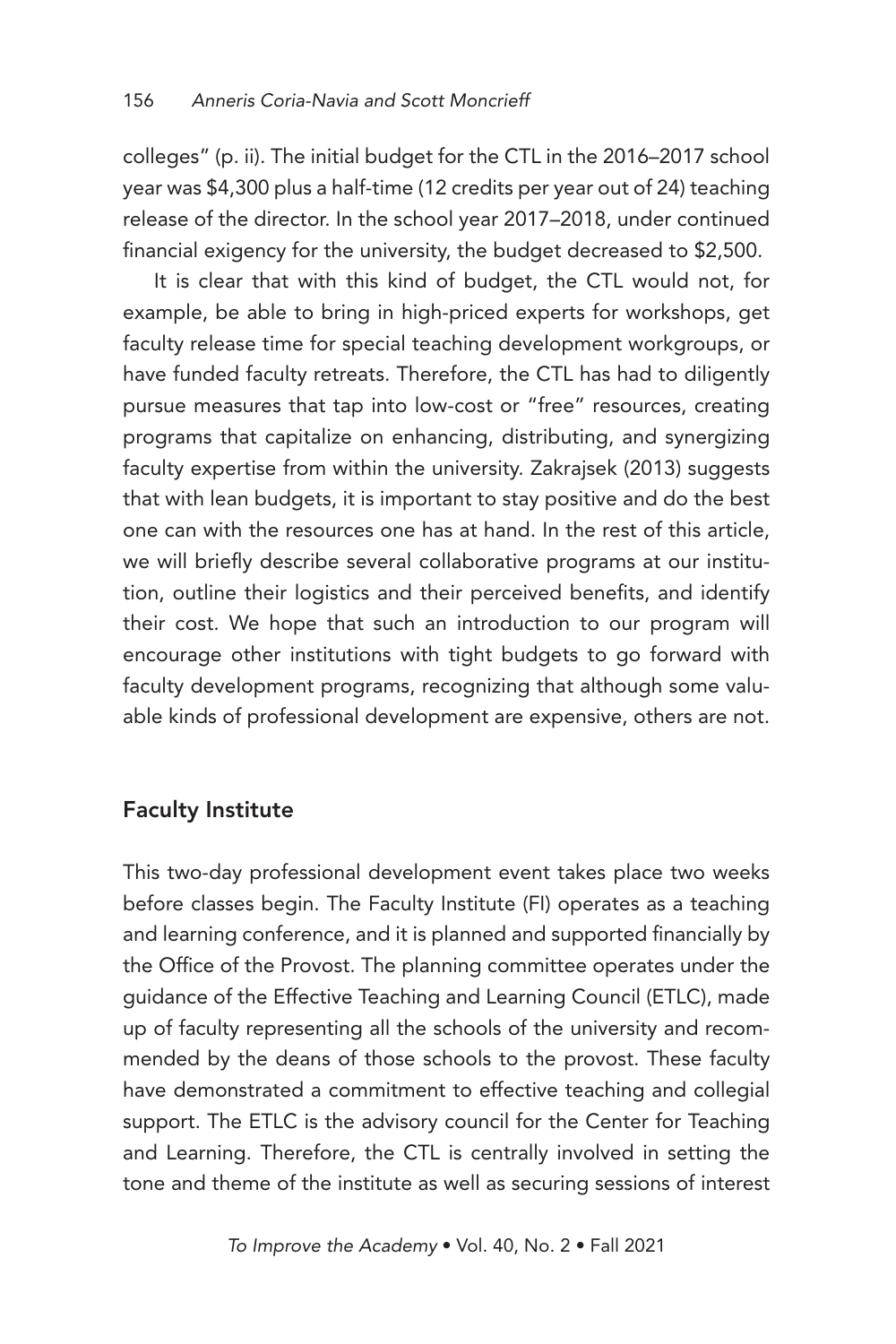to faculty. Individual members of the FI Planning Committee propose the sessions and the committee approves them. At the end of each session, faculty are sent emails aligned with their session schedule to provide feedback. This feedback includes identifying topics they would like in next year's FI. In the last three years, we have been intentional about collecting the feedback forms and categorizing the responses. The topics with the highest rates of requests include assessment, advancement and tenure, university governance, and student support systems particularly focused on mental health. The CTL uses the results of those feedback forms to help guide the planning of professional development for the next year and the Faculty Institute sessions.

#### The Scholarship of Teaching Group

The CTL initiates and supports faculty doing research on the scholarship of teaching in areas such as literature review, Institutional Review Board (IRB) applications, and software training. The group meets once per month to discuss progress and to collaborate. A typical session would include reports on progress in each of the research components by each of the members of the group. On occasion, an experienced researcher, IRB officer, or other person with relevant expertise makes an invited presentation. The CTL secures a room to meet in, coordinates the resources needed for the meeting including any speakers, and may provide snacks or a meal depending on the time of the day the team meets. The research group, which started in fall 2017, has only three members at present, though more faculty have expressed interest in future participation. No manuscript for publication has yet been submitted. However, the group presented at a Scholarship of Teaching Conference and plans to continue working on a team project in the coming year, with the goal of submitting one article for publication per academic year. A faculty member shared with us that "the scholarship of teaching group has been instrumental in my research endeavors. I was able to share ideas and methodology, find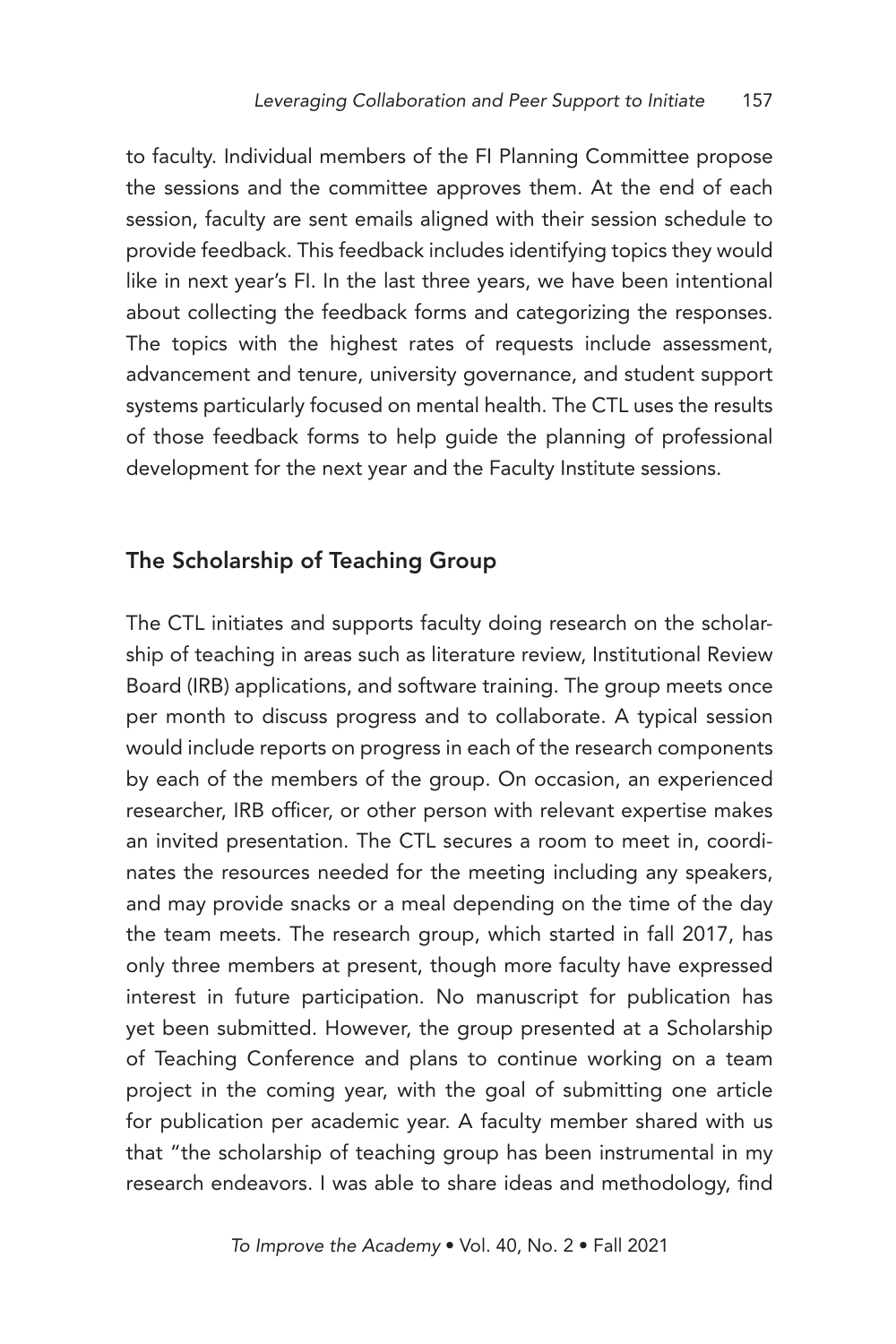commonalities and interests for co-investigation, meet other professors with different strengths and experiences and collaborate in presentations and publications."

## Research Publication Support Group

The CTL co-sponsors a research group that meets regularly to support faculty in writing and publication. Over the course of two years, the group read and discussed *How to Write a Lot: A Practical Guide to Productive Academic Writing* (Silvia, 2007) and *Writing Your Journal Article in Twelve Weeks: A Guide to Academic Publishing Success* (Belcher, 2009). This group is led by the Associate Dean of Online Higher Education, and it appears in the CTL's professional development brochure, which advertises its offerings to faculty. The CTL facilitates the registration process and, on occasion, has funded a meal for the members when special guests make short presentations. So far, participants have been all female. There is overwhelming evidence that women and scholars of color are at a disadvantage in advancing in rank and earning tenure (Alexander & Moore, 2008; Antecol et al., 2018; Moss-Racusin et al., 2012). Martinez et al. (2015) document the experience of female scholars of color and the positive impact that a research and writing collaboration had in their personal and professional lives. Jensen (2017) suggests that faculty writing programs are a necessity in higher education institutions:

[T]he most direct way to improve academic life for students, faculty members, and administrators is to support faculty writing. Many academics struggle with their writing. There's no reason to treat that struggle like a shameful secret or to mystify the writing process. (para. 7)

This group fulfills an important role in supporting junior scholars, women, and minority faculty at our institution. Over a period of two

*To Improve the Academy* • Vol. 40, No. 2 • Fall 2021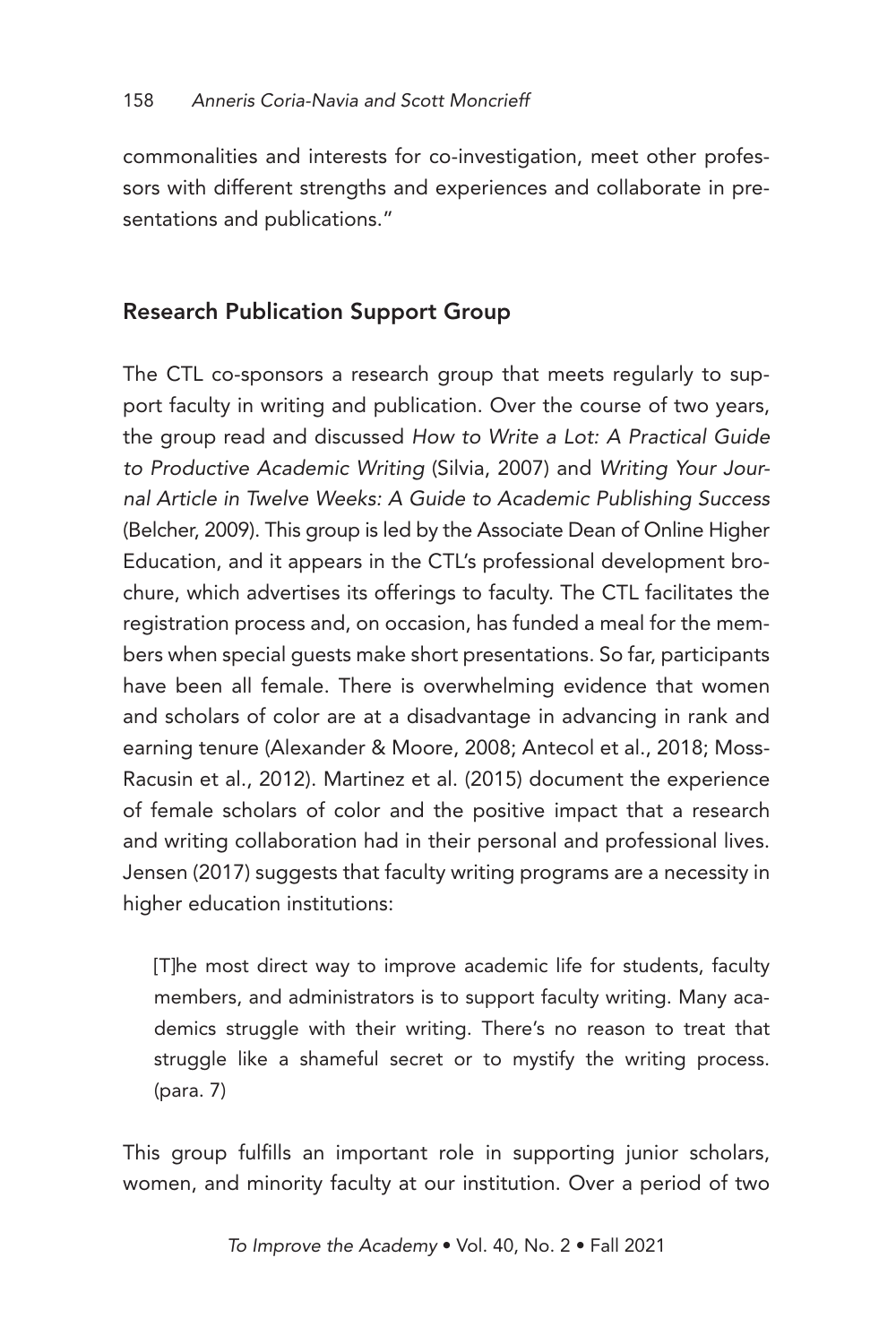years, six group participants submitted an article each to a journal while they were members of the group.

#### Faculty Book Club

As another program to facilitate faculty development in teaching, a Faculty Book Club (FBC) was formed to encourage faculty to read and discuss research relevant to best practices in teaching. Faculty voluntarily sign up to get together three times per semester to discuss themes presented in a common book, typically having to do with improving pedagogy. Titles read and discussed together over the past three years include *What the Best College Teachers Do*, by Ken Bain; *Small Teaching*, by James M. Lang; *Make It Stick*, by Peter C. Brown, Henry L. Roediger III, and Mark A. McDaniel; and *Grit*, by Angela Duckworth. Cost per semester is approximately \$900 for three meetings, three meals, and 30 participants and \$500 for 30 copies of the book in question. Faculty facilitators for the FBC are invited from the pool of regular club participants and if they have expertise in an area we are discussing. The facilitators create discussion questions via Google Docs, and the questions are printed for the participants. However, the discussions are organic and flow out of the interests and questions that the faculty identified while reading the book. As found in our research on the impact of the FBC, based on eight qualitative interviews with FBC participants, the book club (1) provided the primary means for educating participants on the scholarship of teaching; (2) led to changes in teaching practice; (3) led to faculty sharing insights from FBC books about effective learning strategies with students; (4) created desirable networking opportunities with faculty from diverse disciplines as well as a forum for exchanging ideas; (5) increased accountability of faculty to work at professional development in teaching; and (6) increased the likelihood that faculty will engage in research in the scholarship of teaching (Coria-Navia & Moncrieff, 2018). Judging by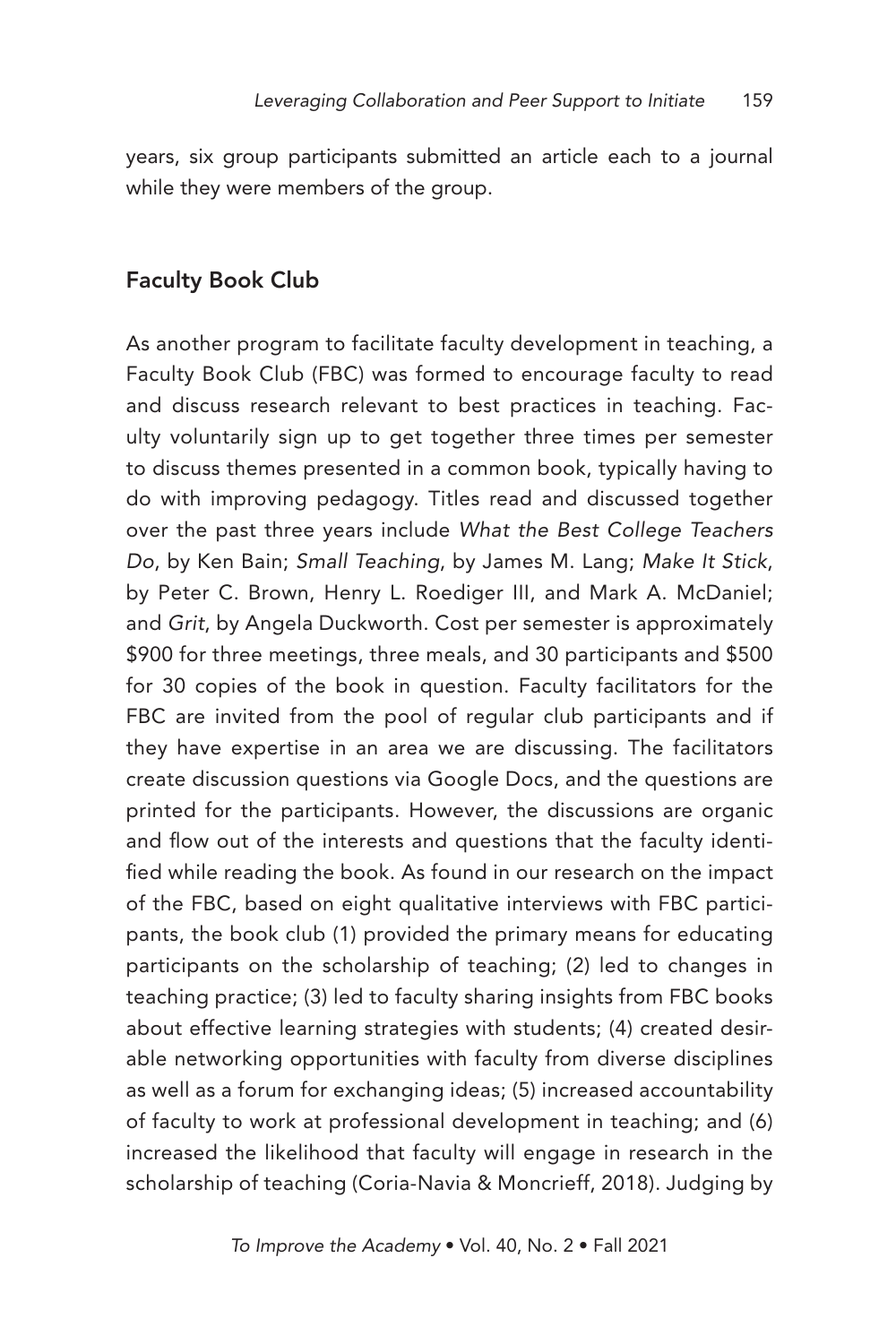the positive feedback from these interviews and continued robust participation in the FBC, this has been one of our most successful programs.

## Lunch and Learn

Lunch and Learn sessions are "one-off" workshops on a variety of topics. Topics have been initiated by faculty through an online survey asking faculty what sessions they would like to see offered and through feedback forms faculty complete at the end of each session they attend at the Faculty Institute. More details about this process have been provided in the Faculty Institute description above. The CTL also uses some of the FI requests for future training for the Lunch and Learn topics. The Lunch and Learn series for 2019–2020 included sessions on Formative Dialogues, credit for prior learning, spiritual life survey results, using open source courses, and diversity and inclusion training. The Lunch and Learn sessions have traditionally been planned to fill gaps and provide support and training in the implementation of university-wide initiatives related to teaching. We are also supporting campus initiatives for diversity and inclusion when they impact the classroom and student/teacher interactions. As Zakrajsek (2016) notes, "Campus-wide initiatives take much more time, but can also have a large and impacting effect" (p. 108). We believe that the value of these sessions goes beyond tips and tricks of the trade. The Lunch and Learn sessions are good for faculty morale; they provide a sense of purpose and build community. They encourage faculty to think about innovative best practices and to hear what others are doing in their classrooms. While we would like to have surveys to provide additional data about this program, there is understandable faculty pushback in this culture of assessment about assessing every development program they attend. However, we can definitely see evidence of the value that faculty see in these sessions in their informal appreciative comments and the fact that they consistently show up.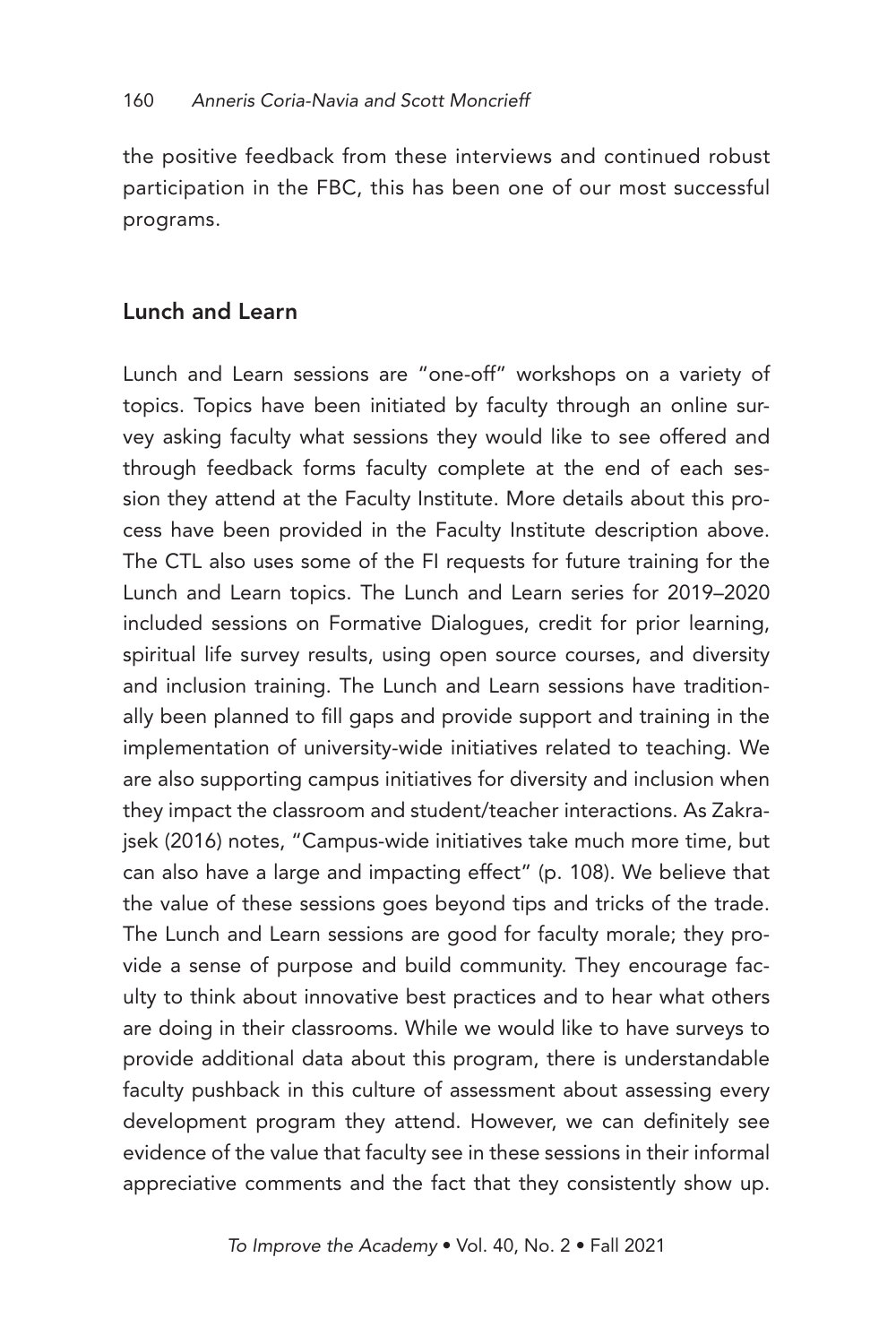We average 25 participants per session, which is more than 10% of our full-time faculty. As with the Faculty Book Club, the main cost is the meals, approximately \$400 per semester for 40 participants. However, the benefit is significant, as faculty have a chance to learn from one another on a variety of topics, some of which are tailored to support university-wide initiatives.

## Andrews University Teaching and Learning Conference

The Andrews University Teaching and Learning Conference serves as an arena where faculty and students from Andrews University, as well as other area K–12 schools, colleges, and universities, can come together to focus on the scholarship of teaching and to reflect on research and best practices within the field. The conference is fully funded through university funds from our School of Education and the provost's office and a partnership with our local public school district. The attendance and participation has increased from 20 to 30 individuals in 2014 to over 140 in the 2017 conference. In 2018 we reached the capacity of number of presentations for a one-day conference. We had 55 presenters and 34 presentations from K–20 educators. We realized quickly that in order to keep a critical number of audience members in each session, we had to scale back on the number of strands offered. Therefore, in 2019, we offered four strands instead of five. We had 45 presenters (of which 15 were Andrews University faculty) delivering 36 presentations. We were strategic in having fewer hour-long presentations to allow more presenters in a more condensed schedule. Our numbers remained in the 140 attendees range. However, starting this year, we have noticed several staff and faculty members coming in and out of sessions they had handpicked out of the program even if they did not formally register for the conference. This is evidence that the sessions offered were of interest campus-wide even for those who were unable to attend the daylong event.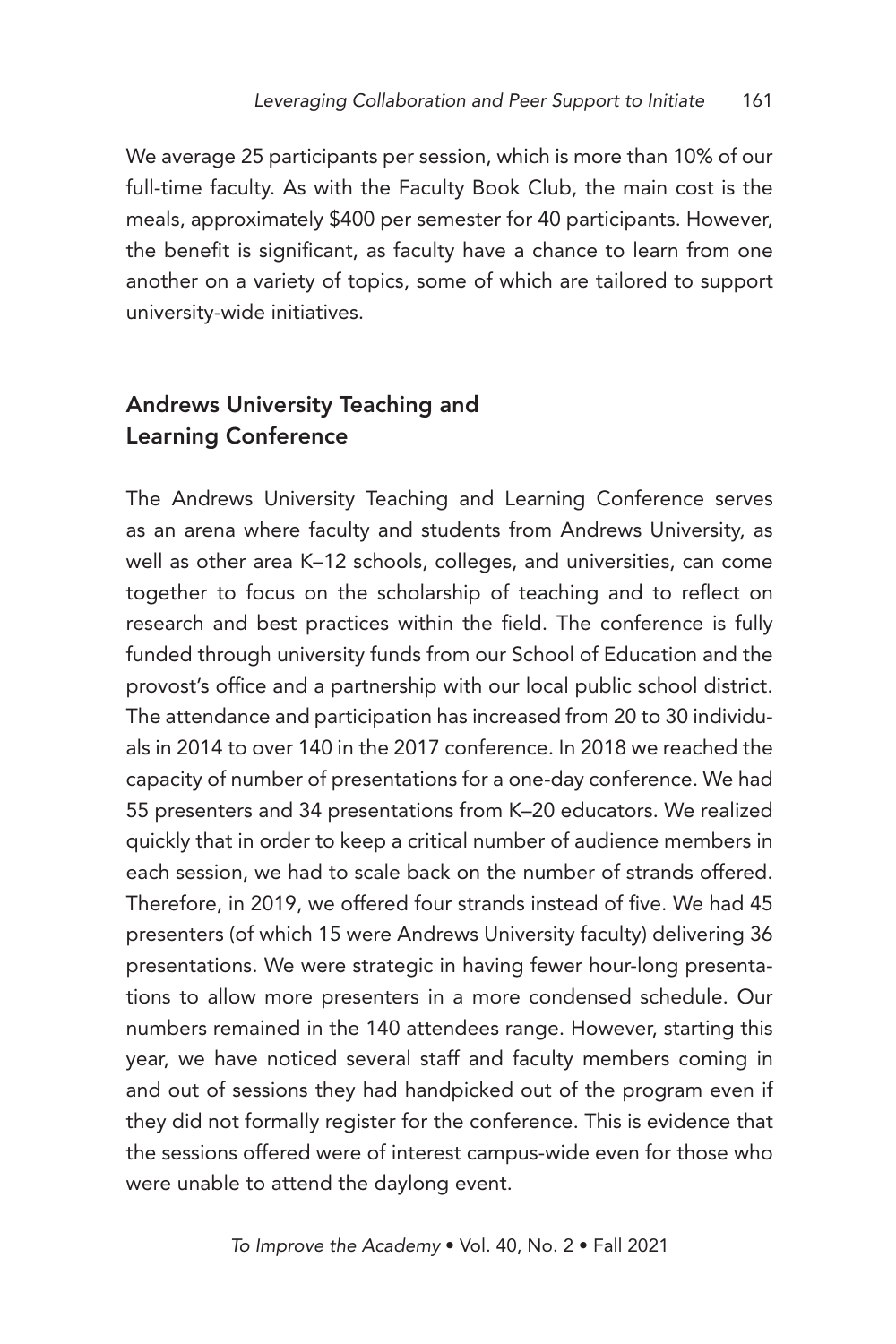The CTL director chairs the Andrews University Teaching and Learning Conference planning committee. Other members of the committee include two faculty members from the Teaching, Learning and Curriculum Department, one or two graduate students, a representative from the Office of Research and Creative Scholarship, and a representative from the Center for Digital Learning and Instructional Technology. Partnering with other departments across the campus and other institutions, with the CTL acting as resource manager and coordinator, is a great way to leverage additional resources. Since the 2021 conference was offered virtually, the attendance was almost triplicated to 416 participants. The next steps include reevaluating the delivery of the conference and its impact on the local and global community of educators. Educators from over 20 countries participated in the 2021 conference.

#### Formative Dialogues

Formative Dialogues is a program in which faculty support one another through classroom observations and dialogue about teaching. This program began in 2017 with a workshop during our annual fall Faculty Institute. An invited presenter led faculty through a demonstration of a process by which they would visit one another's classrooms, not for traditional evaluation, but for a carefully defined process of "formative dialogue" (FD)—essentially, feedback on specific points requested by the observed teacher. The cost for the initial workshop and a follow-up meeting with the original presenter was \$1,500, covered by the Office of the Provost. Now that we have 28 trained faculty members who can do formative dialogues, we can continue to build and refine the program within our institution with no significant ongoing costs.

A recent meeting with the Promotion and Tenure Criteria Committee resulted in the optional inclusion of Formative Dialogues in the tenure and promotion rubric. We used to have two separate systems,

*To Improve the Academy* • Vol. 40, No. 2 • Fall 2021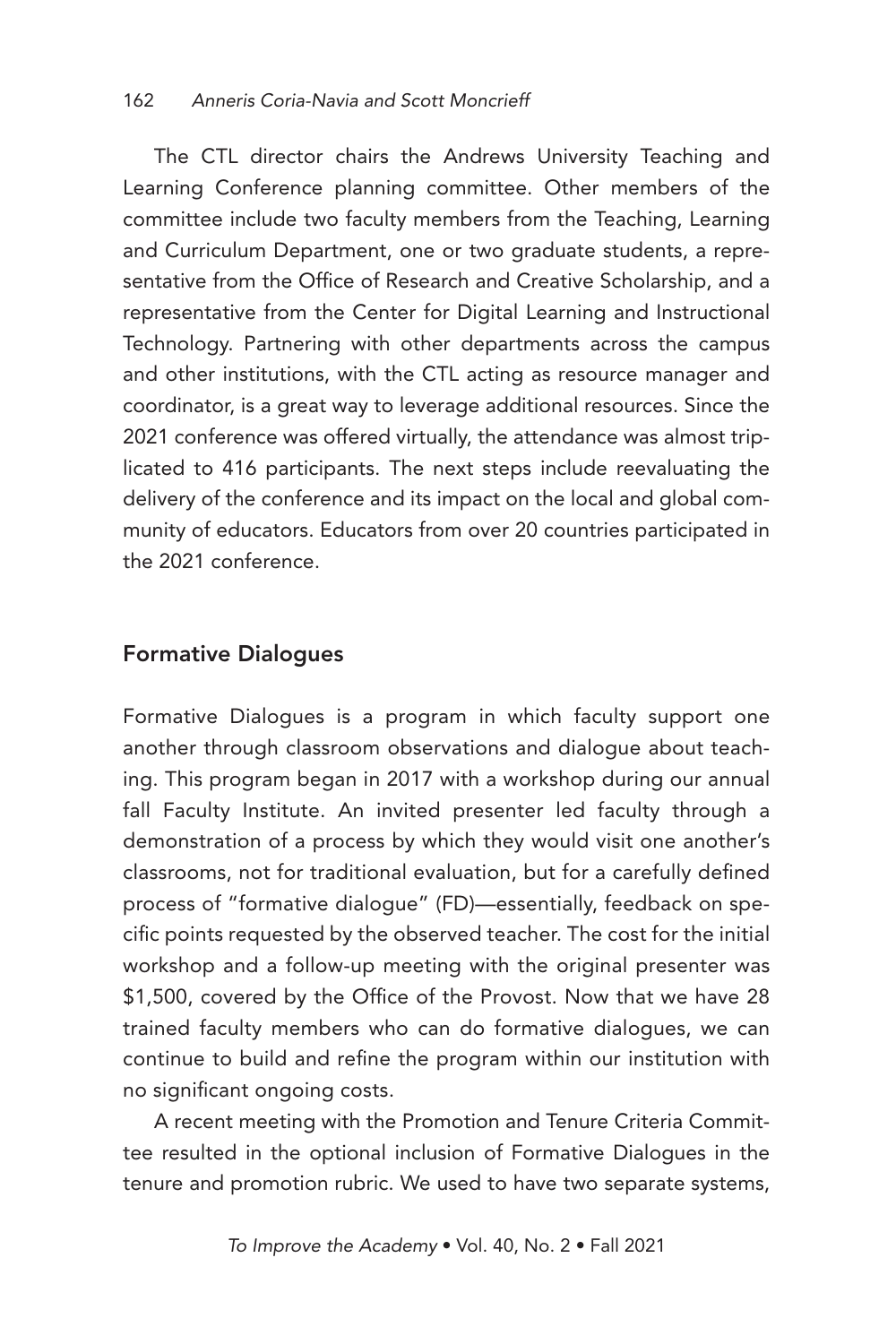one for tenure review and one for Formative Dialogues, but we do not believe that to be optimal use of knowledge and resources. We are still learning how the faculty will embrace Formative Dialogues when they are more familiar with the formalized system of peer evaluation for tenure and promotion. However, professors have been asking for training in these processes and for a more uniform system of peer feedback for tenure and promotion. We believe that Formative Dialogues can serve this dual role. In order for the nature of Formative Dialogues not to be lost as non-threatening peer feedback, it will be crucial to keep the self-reflection document written by the faculty who were observed as optional in the advancement portfolio. This way, faculty can have as many Formative Dialogues as they wish and report their results only if they desire to do so.

We recently did a Lunch and Learn session on Formative Dialogues, and the faculty in attendance gave positive feedback. The current practice is that faculty who would like to become a "Colleague" (trained observer) in the Formative Dialogues Program have to observe a FD (a before and after meeting plus the class itself) and conduct a FD with a trained Colleague. We decided on this model to continue to leverage the expertise of individual faculty and maintain the individualization of the experience without having to resort to lengthy training sessions accommodating multiple schedules. This way, we are also better able to meet the individual needs of each faculty member. For example, if a faculty member feels quite comfortable in following the steps for conducting a FD but less comfortable in providing the feedback to a colleague in the areas they could improve, the trained Colleague will be able to focus the training and feedback in this area. The faculty who have engaged in Formative Dialogues have given strongly positive feedback. Several colleagues who participated in Lunch and Learn sessions provided testimonials and enthusiastically recommended the program to other colleagues. Faculty who were observed shared their experience in the same setting and also in faculty meetings, recommending the program to others.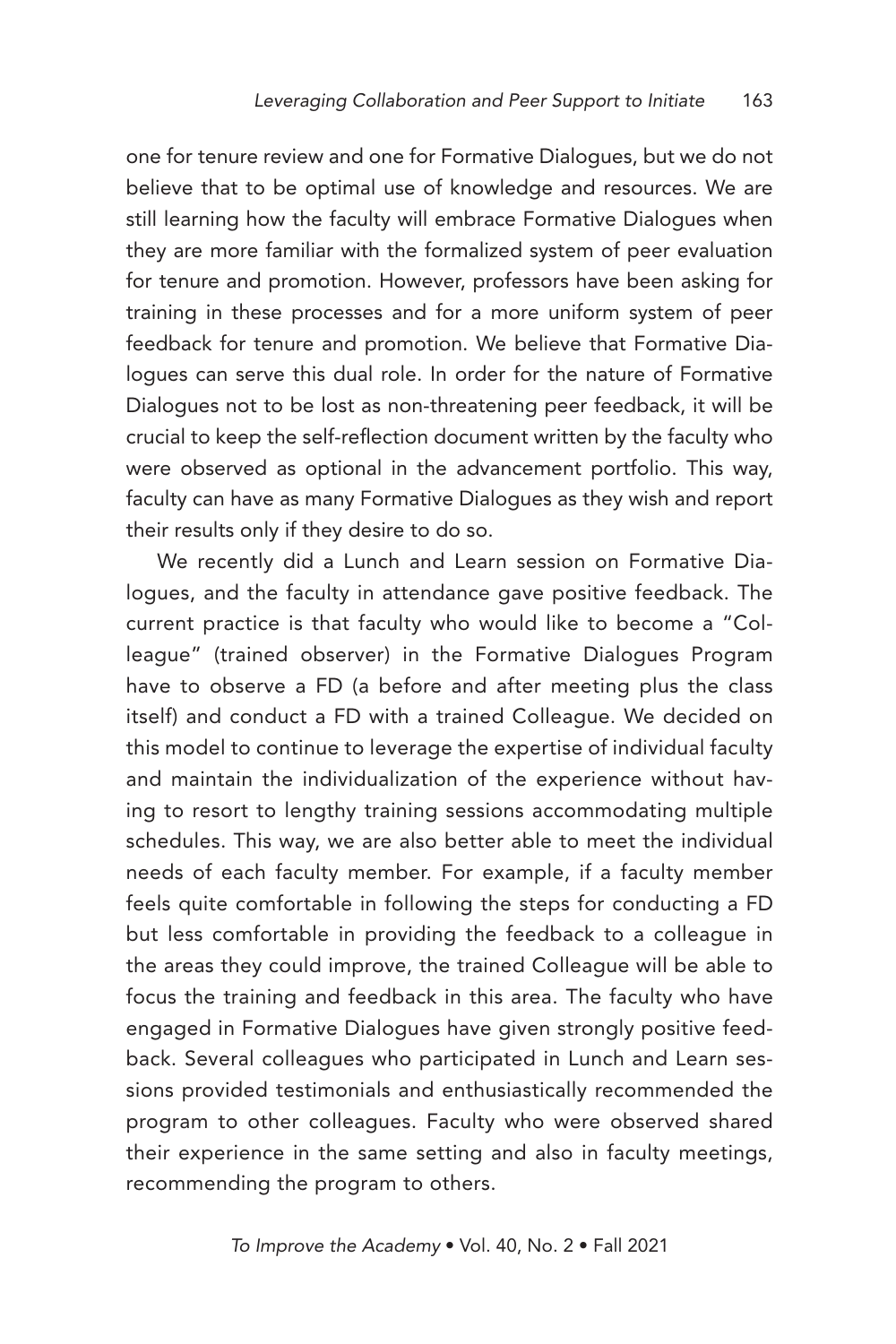#### Peer Mentoring Program

The Faculty Peer Mentoring Program at Andrews University provides quality guidance and support for faculty by pairing successful faculty mentors with new faculty or those who simply wish to grow in particular areas. Last year, all new faculty members were assigned a peer mentor, a seasoned faculty member from a different department. Twenty-one mentor/mentee pairs spent time together at the Faculty Institute in the fall and were encouraged to arrange their own informal contacts during the year, such as meeting for lunch, visiting one another's classrooms, reflecting on syllabi, or just giving general advice such as where to find the offices or campus that can provide additional support for specific needs. Other areas of support include research, tenure and promotion procedures, or meeting non-academic needs such as recommendations on local banks, dentists, or car mechanics. Several members of the Effective Teaching and Learning Council, which serves in an advisory role to the CTL, saw a great need for this type of peer mentoring support.

We devised the protocol of how this mentoring program would work by benchmarking similar institutions and put out a request for volunteer mentors. Our pilot program only included new faculty. Within a week, the over 20 pairs of new faculty and their mentors were formed. Volunteer mentors were sought from the Effective Teaching and Learning Council, the Faculty Senate, and the faculty at-large. Pairs were formed with input from the chairs of the departments in which the new faculty were appointed and from the new faculty's identified needs, which we sought via email. The program was very much a grassroots effort led by faculty members who envisioned creating a culture of peer support and collaboration through the onboarding process. However, the CTL was instrumental in organizing and supporting this effort, another example of how the CTL is the nexus for collaborative faculty development efforts.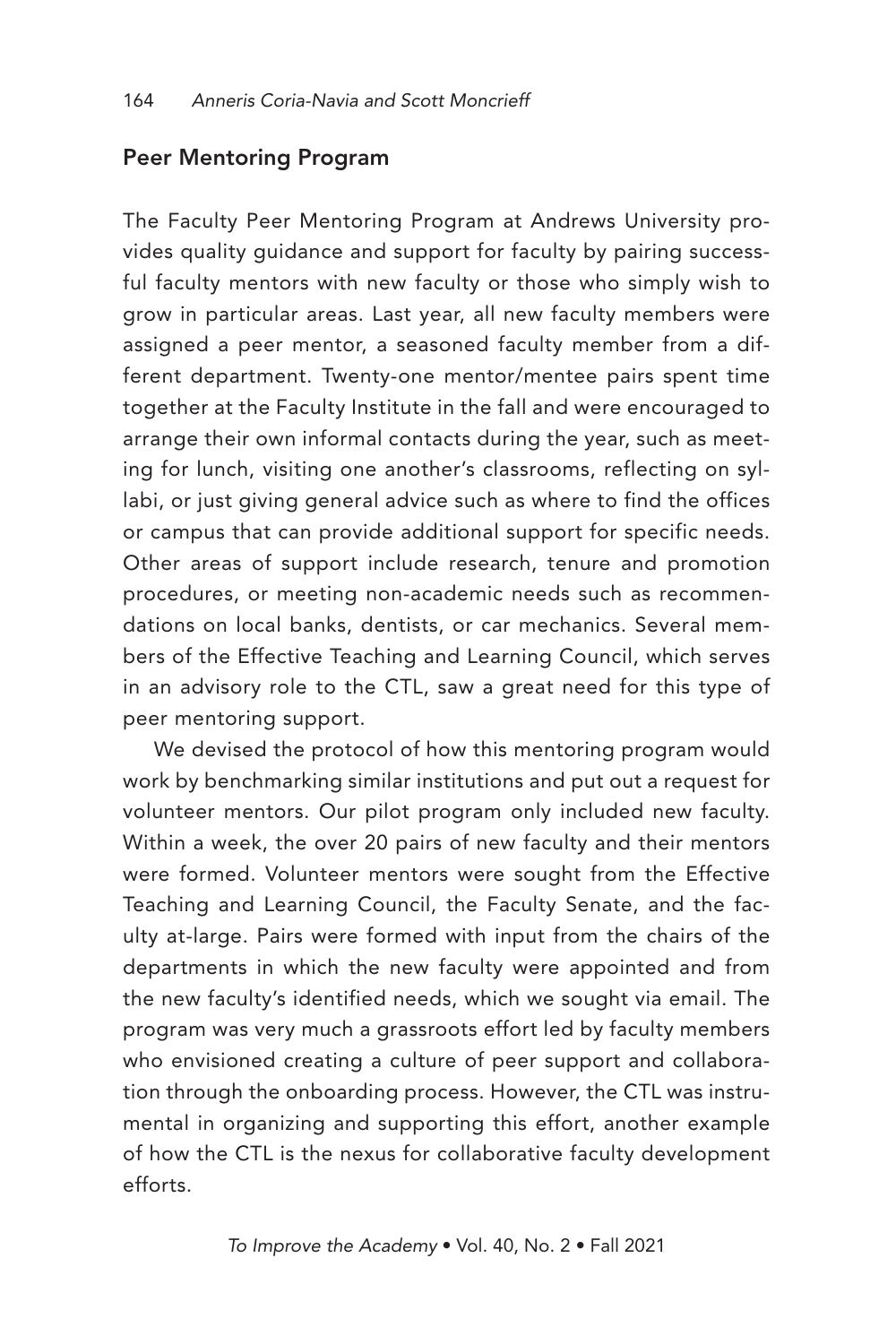Currently, the CTL is responsible for finding mentors and matching them with mentees for both new and existing faculty as well as organizing training and support of this program. Phillips et al. (2010) suggest that mentoring programs actually improve the university's bottom line. This is especially true in the areas of recruitment and retention and the support of underrepresented faculty (Phillips et al., 2010). The most tangible cost of this program is the time investment of the mentoring pairs. The provost's office has agreed to host an end-of-year meal and celebration of the pilot program. The next steps will be to gather feedback and input from participants and to expand the program to include all faculty who wish to participate.

The feedback we received on the peer mentoring program from new faculty who conscientiously engaged in the mentoring program was mostly positive. In general, faculty enjoyed meeting faculty from other departments. "I liked pairing with a seasoned educator from another department. This seemed less imposing than a mentor from my own department," said one respondent. However, some new faculty did not care to work with a mentor or did not find the experience particularly useful. One mentor said, "the few times my mentee reached out to me, the questions were very specific to her field and I was unable to answer most of them." Therefore, we have committed to a more rigorous process of pairing mentors and mentees including inviting faculty members and not relying only on volunteers. Other participating faculty valued "being able to connect and discuss, and having access to someone with experience," and some faculty reported making new friends.

As we continue to evaluate our mentoring program, we are considering implementing some of the protocols of Lobban-Viravong and Schneider (2018), who describe a peer mentoring program at Grinnell College. The Grinnell program focuses on protégé (mentee) agency in arranging meetings and goals, with the mentor mainly acting as an accountability partner and conduit to appropriate institutional resources to facilitate the protégé's needs.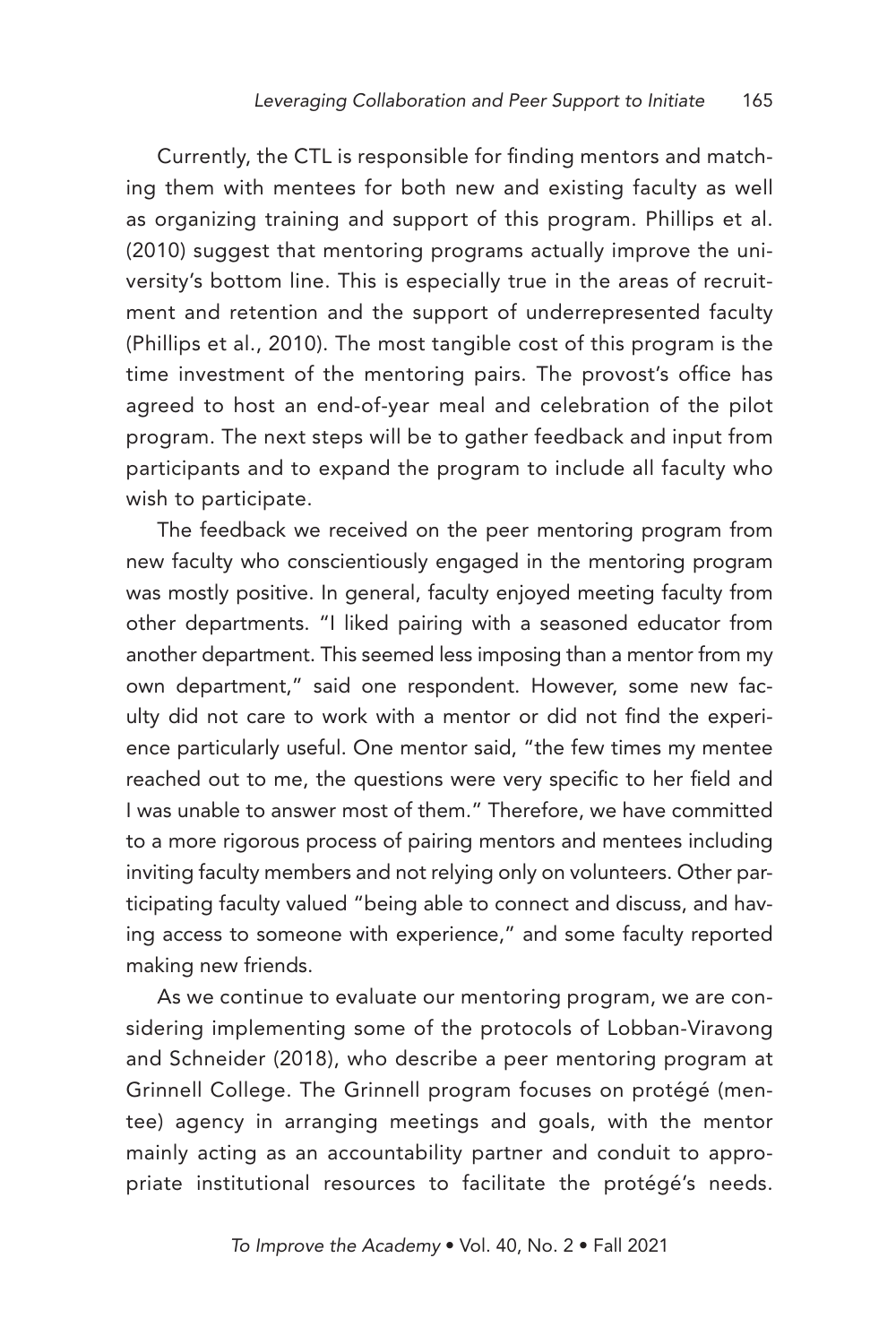According to the authors, these roles and expectations have contributed to a mentoring program that is "effective, inexpensive, and sustainable" (p. 1).

## Concluding Remarks

As we contemplated the needs of our faculty to quickly switch to remote teaching and learning in spring 2020, due to the pandemic and our campus being closed after mid-March to almost all face-toface instruction, we designed training and support that included a robust partnership with the Center for Digital Learning and Instructional Technology but also peer collaboration and support. Over 60 faculty and staff members, who felt comfortable with the new expectations of teaching remotely, volunteered to be on a list to support their colleagues. We created a Faculty Fellows Program to recognize the work of leading faculty in this area and created a robust faculty development program for the summer term based on faculty's areas of strength and expertise. Additionally, eight sessions of our Faculty Institute were designed for informal dialogue on faculty-generated topics that we hope will become communities of practice throughout the semester.

While we would love to have an annual budget of \$50,000 and a full teaching release of the CTL's director, we recognize that much can be done to begin formalized practices of professional development with peer collaboration and support. While we had in our plans to create the Faculty Fellows Program in the future, the pandemic encouraged us to do this sooner. Some of our future goals include funding release time for faculty to develop creative courses, funding teaching releases or stipends for the faculty fellows, more robust support for research projects on the scholarship of teaching, and the possibility of inviting off-campus experts in teacher development to campus for workshops with faculty. Additional funding would position the CTL as an independent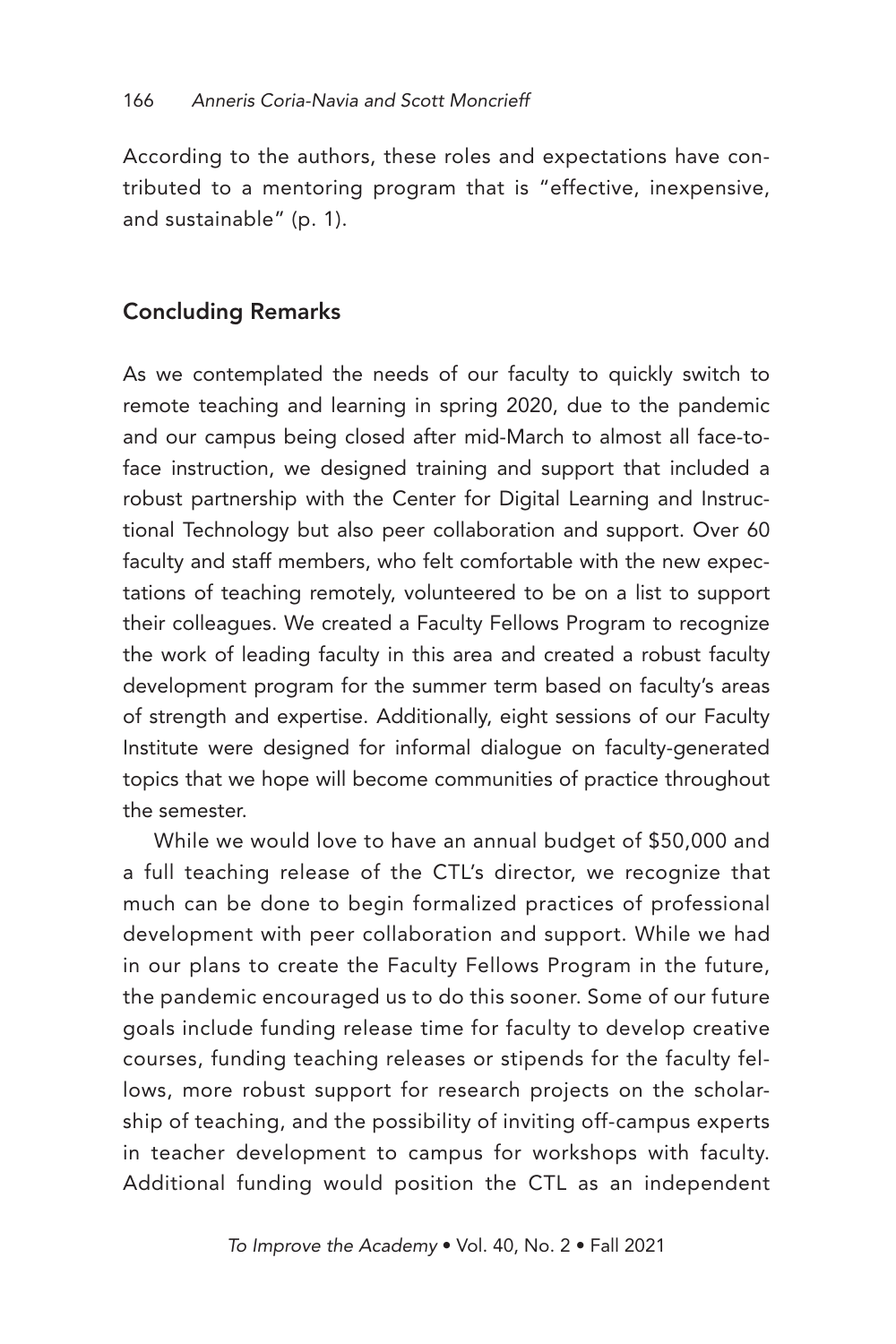department on campus well resourced to support more initiatives that matter to faculty. But as we work to secure those resources, we feel empowered to share what is possible without significant resources.

We recognize that in order to optimize our work, we will need to design a robust plan for the collection of data on the effectiveness of the CTL's offering. Although we have begun a research agenda related to the CTL's offerings (including two articles that have already been published related to the impact of the Faculty Book Club), documenting increased student learning as a result of participation in CTL offerings is more challenging. Faculty have repeatedly shared that they would like to be able to attend sessions without having to fill out feedback forms every time. Zakrajsek (2018) gives some helpful advice on how to do effective and minimally intrusive data collection at such sessions. For one example, we would like to work with our IT department to develop a system to track data on attendance that would populate a portfolio site that can be used for advancement and tenure. Recent valuable research has appeared that give additional guidance on how CTLs can gather appropriate data to evaluate which programs to continue, which to cut, and what new ideas to try (Brinthaupt et al., 2019; Cruz et al., 2019; Nadler et al., 2012; Sweet et al., 2018; Wright et al., 2018). Additionally, Nadler et al. (2012) offer great insight into possible ways to go beyond the self-reporting measures into evidence of the CTL's impact on student learning. These include classroom observations, student artifacts, students' reporting, and institutional invitations for the CTL to participate in large-scale interventions. In this article, we noted, for example, that the CTL led the university in the creation of the new institutional outcomes. Going forward, we plan to articulate a robust vision for assessment of the CTL impact and to improve our data gathering from CTL offerings to give us a better basis for aligning our mission with our resources and our programs. Table 1 presents a summary of our offerings with the corresponding strategic plan priorities.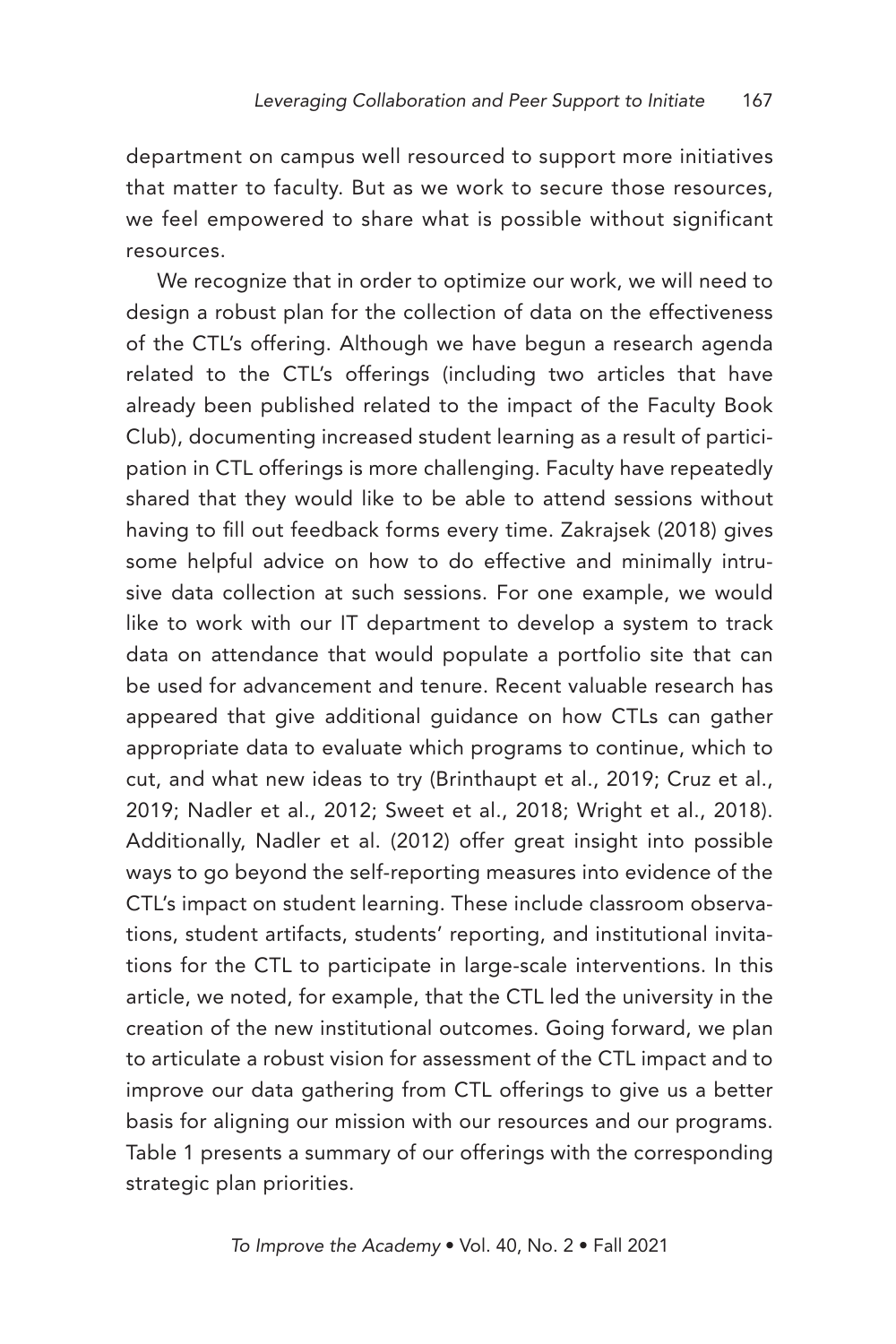| Table 1. CTL Programs Review             |                                 |                                                                                                                                                                                                      |                                                   |                                        |                                                               |                                                             |
|------------------------------------------|---------------------------------|------------------------------------------------------------------------------------------------------------------------------------------------------------------------------------------------------|---------------------------------------------------|----------------------------------------|---------------------------------------------------------------|-------------------------------------------------------------|
| Program                                  | plan component<br>CTL strategic | Key partners                                                                                                                                                                                         | Annual cost                                       | Time of year                           | participants per year<br>Number of                            | CTL role                                                    |
| Faculty Institute                        | 1, 2, 3, 7                      | Office of the Provost<br>faculty presenters                                                                                                                                                          | \$4,000-<br>\$6,500                               | August, once<br>per year               | 150-200                                                       | planning, logistic<br>assessment<br>support,                |
| Teaching Group<br>Scholarship of         | 4                               | Participating faculty                                                                                                                                                                                | Depending if lunch<br>meeting time<br>$$0 - $300$ | Once per month,<br>year-round          | $\frac{1}{2}$                                                 | planning, logistic<br>support                               |
| Support Group<br>Publication<br>Research | 4                               | Center for Digital Learning and<br>Instructional Technology                                                                                                                                          | SO                                                | Once per month, 14<br>year-round       |                                                               | support                                                     |
| Faculty Book Club 1, 2, 3,               | ഥ                               | Office of Diversity and Inclusion, \$2,800<br>Center for College Faith                                                                                                                               |                                                   | 3-4 times per<br>semester              | 50-60                                                         | planning, financial<br>and logistic<br>support              |
| Lunch and Learn 2, 3, 5, 7               |                                 | Office of Diversity and Inclusion, \$800<br>Center for Digital Learning and<br>faculty and staff presenters<br>Instructional Technology,<br>Center for College Faith,                                |                                                   | 2 times per<br>semester                | 40-60                                                         | planning, financial<br>and logistic<br>support              |
| Conference<br>Teaching and<br>Learning   | 1, 2, 3, 4, 5, 7                | Office of Research and Creative<br>Center for Digital Learning and<br>Berrien Springs Public Schools,<br>Instructional Technology<br>College of Education,<br>Office of the Provost,<br>Scholarship, | \$4,000                                           | March, once per 150-200<br>year        |                                                               | logistic support,<br>assessment<br>co-hosting,<br>planning, |
| Dialogues<br>Formative                   | 2, 5, 6                         | Faculty "Colleagues'                                                                                                                                                                                 | SO                                                | scheduled<br>Ongoing, as<br>by faculty | $\overline{0}$                                                | training and support                                        |
| Peer Mentoring                           | 1, 5                            | Faculty peer mentors                                                                                                                                                                                 | SO                                                |                                        | 7-8 times per year 10-20 mentoring pairs training and support |                                                             |

168 *Anneris Coria-Navia and Scott Moncrieff*

*To Improve the Academy* • Vol. 40, No. 2 • Fall 2021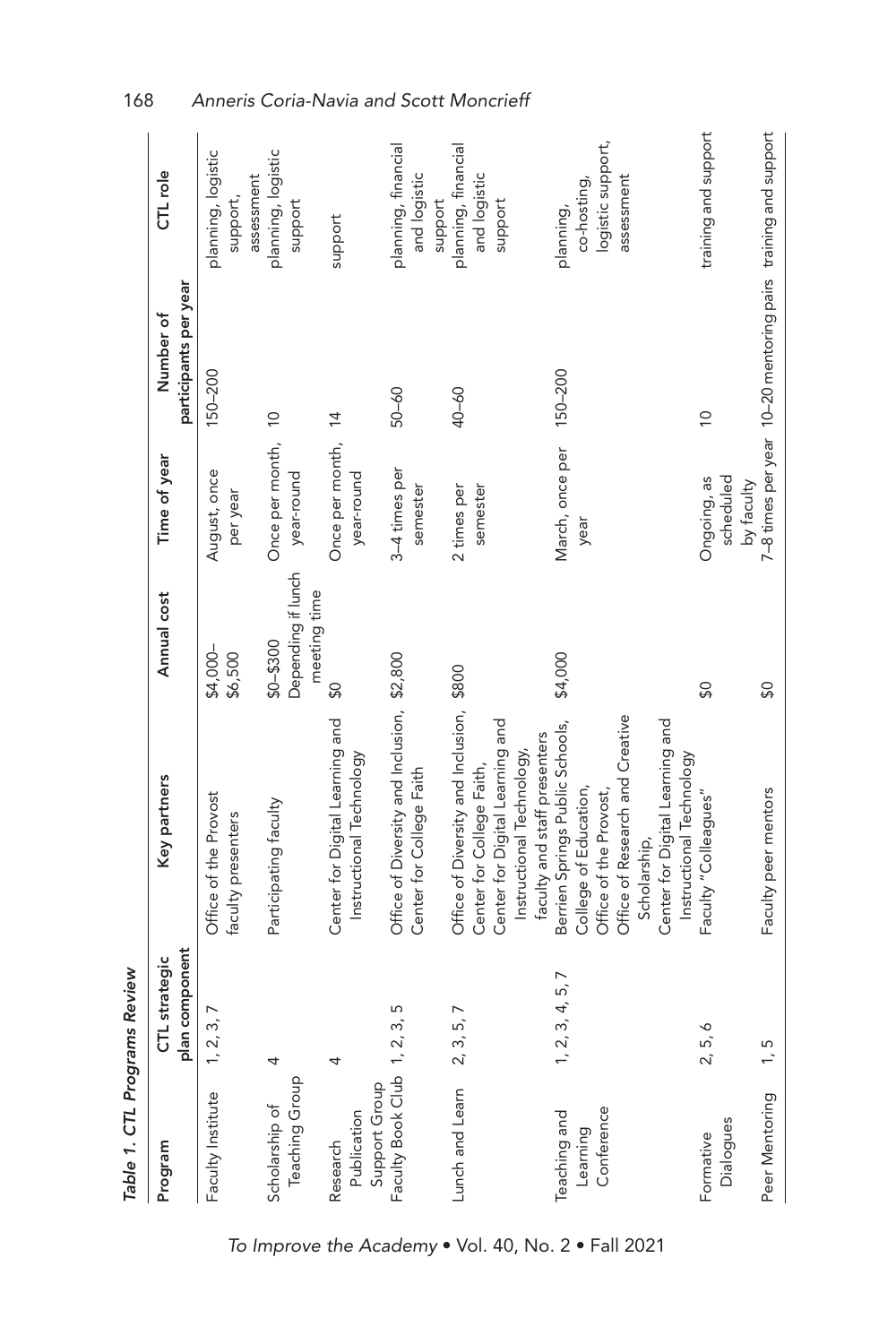# Center for Teaching and Learning Strategic Plan May 2018–April 2022

The Center for Teaching and Learning will continue to focus on the adoption and promotion of evidence-based practices and implementation of a coherent plan of faculty development in keeping with faculty-identified needs, institutional initiatives, and the appropriate allocation of resources. This strategic plan has been crafted to support the Andrews University Strategic Plan 2017–2022.

- 1. Advocate for faculty wellbeing as an essential component of effective teaching.
- 2. Position Andrews University as a leader in SDA Higher Education through effective and innovative teaching practices.
- 3. Embrace and support university priorities as they apply to curriculum, including but not limited to the development of institutional outcomes, Diversity and Inclusion, Wellness, and Civic Engagement. Offer training on institutional initiatives through new and adopted programming venues such as the Faculty Book Club, the Faculty Technology Showcase, and the Lunch and Learn sessions.
- 4. Develop a plan to advance the scholarship of teaching through the strategic awarding of monies to fund the development and/or refinement of professors' skills and knowledge in selected identified areas.
- 5. Support faculty in designing professional development plans to improve their teaching and the teaching component of their advancement. Continue the support of faculty participation in the Andrews University Teaching and Learning Conference and other conferences related to the scholarship of teaching.
- 6. Improve CTL's online presence through the creation, identification, and curation of available videos and training documents.
- 7. Continue collaborative practices with the Department of Digital Learning and Instructional Technology, Center for College Faith, the Office of Institutional Effectiveness, and the Department of Teaching, Learning and Curriculum.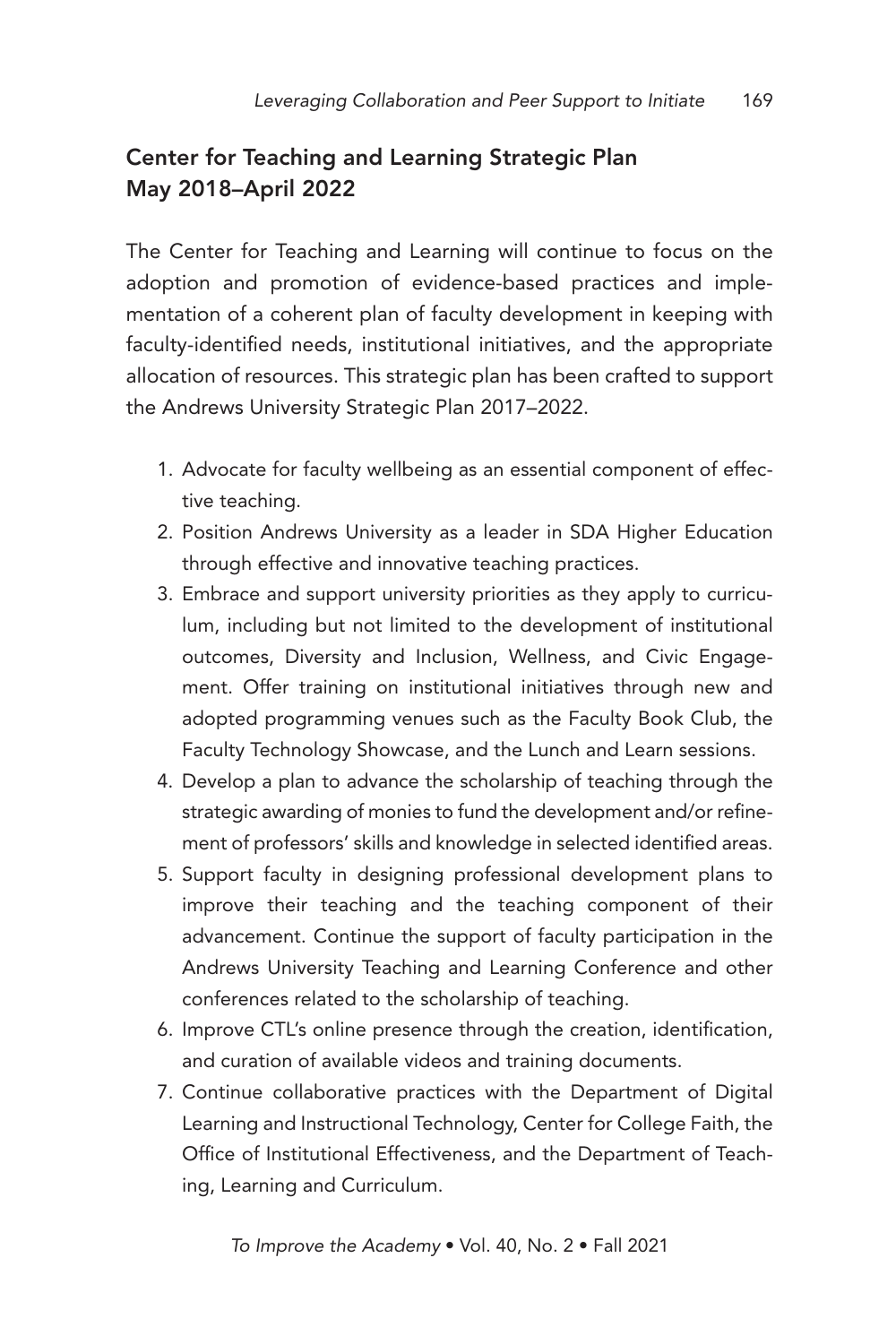- 8. Secure a budget adequately reflecting the center's significant contribution to the fulfillment of campus mission, vision, and strategic direction.
- 9. Secure a space that is centrally located, easily accessible, welcoming, engaging, and resource-rich.

Higher education institutions have many potential resources for faculty development already located on campus, especially in human resources. The opportunities for mutually beneficial collaboration are present, but some support to develop them is needed. Funding may come from other areas on campus, but CTLs are ideally positioned to fill the essential role of facilitating these relationships. We have worked to create a set of opportunities for faculty to engage in meaningful activities to improve their teaching by increasing intra-campus collaboration and collaboration with the community. In these times of seriously limited financial resources we must creatively experiment to leverage these human resources and connections to enhance the academic experience for students and faculty. We have found that our model is resilient and flexible, two traits that can allow us to survive the current global challenges and to reimagine and retool for future contingencies.

## **Biographies**

Anneris Coria-Navia is Professor of Curriculum and Instruction and Director of the Center for Teaching and Learning at Andrews University. Her primary research interests include faculty development and educational improvement and change.

Scott Moncrieff is Professor of English at Andrews University. His primary research interests include faculty development and literary studies. His article "'Kind of Magic Back Here': Gardening and Human Limitations in George Saunders's 'The Semplica Girl Diaries'" appears in the March 2021 issue of *Christianity and Literature*.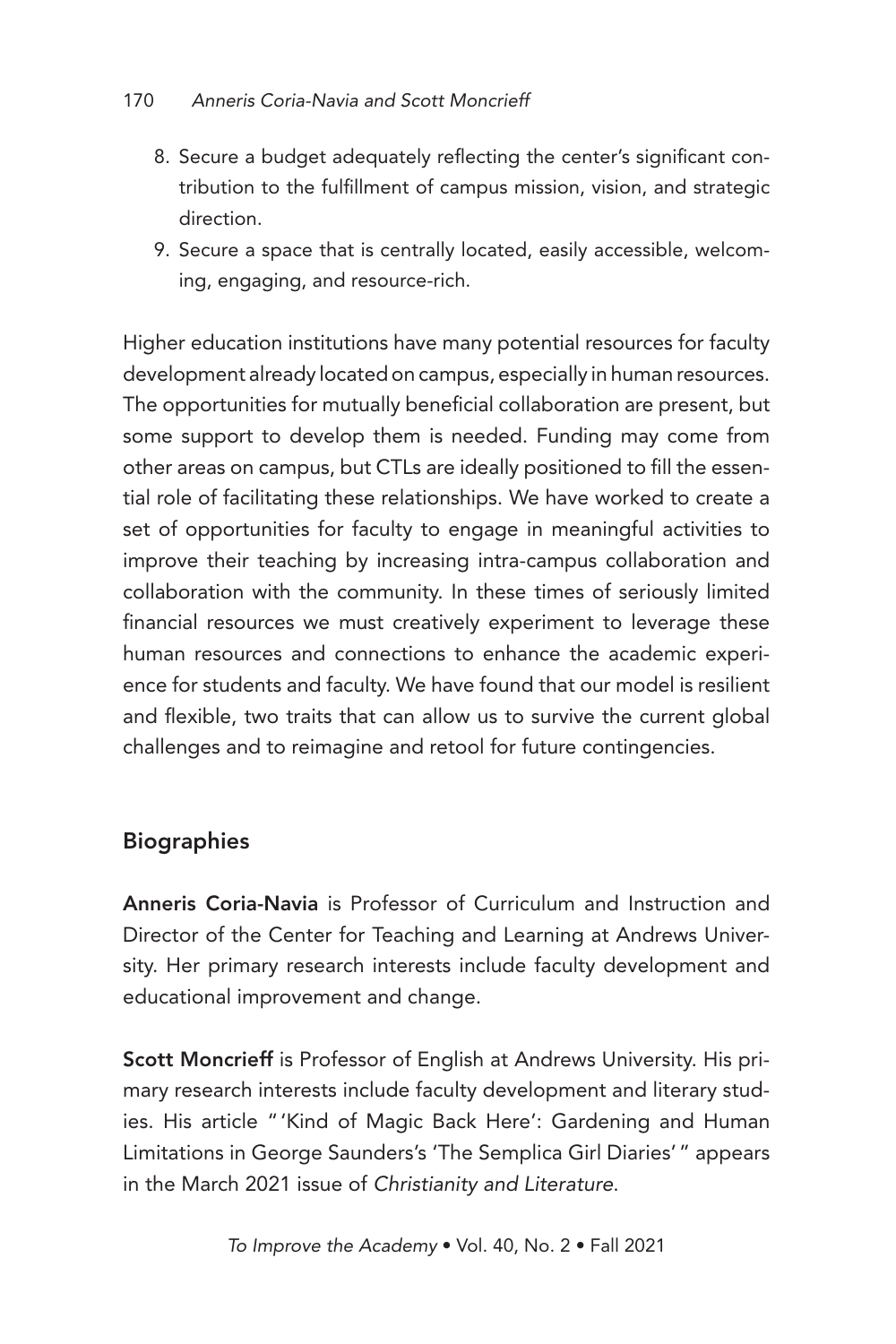## References

- Alexander, R., & Moore, S. E. (2008). Introduction to African Americans: Benefits and challenges of working at predominantly White institutions: Strategies for thriving. *Journal of African American Studies*, *12*(1), 1–3. https:// doi.org/10.1007/s12111-007-9027-0
- Andrews University (2017). *2017–2022: The Next Chapter*. Internal report. https://www.andrews.edu/president/strategicplan/strategic\_ plan\_20170714\_final\_web.pdf
- Antecol, H., Bedard, K., & Stearns, J. (2018). Equal but inequitable: Who benefits from gender-neutral tenure clock stopping policies? *The American Economic Review*, *108*(9), 2420–2441.
- Belcher, W. L. (2009). *Writing your journal article in twelve weeks: A guide to academic publishing success*. Sage Publications.
- Benbow, R. J., & Lee, C. (2019). Teaching-focused social networks among college faculty: Exploring conditions for the development of social capital. *Higher Education*, *78*(5), 67–89. https://doi.org/10.1007/s10734-018- 0331-5
- Bond, M. A., & Lockee, B. B. (2018). Evaluating the effectiveness of faculty inquiry groups as communities of practice for faculty professional development. *Journal of Formative Design in Learning*, *2*(1), 1–7. https://doi. org/10.1007/s41686-018-0015-7
- Brinthaupt, T. M., Cruz, L., Otto, S., & Pinter, M. (2019). A framework for the strategic leveraging of outside resources to enhance CTL effectiveness. *To Improve the Academy*, *38*(1), 82–94. https://doi.org/10.1002/tia2.20089
- Cooperrider, D. L., & Whitney, D. (2001). A positive revolution in change: Appreciative inquiry. *Public Administration and Public Policy*, *87*, 611–630.
- Coria-Navia, A., & Moncrieff, S. (2018). Assessing the impact of a faculty book club on self-reflection and teaching practice. *Transformative Dialogues: Teaching & Learning Journal*, *11*(2). http://www.kpu.ca/sites/default/files/ Transformative%20Dialogues/TD.11.2\_Coria-Navi%26Moncrieff\_Faculty\_ Book\_Club\_Impact.pdf
- Cruz, L., Cunningham, K., Smentkowski, B., & Steiner, H. (2019). The SoTL scaffold: Supporting evidence-based teaching practice in educational development. *To Improve the Academy*, *38*(1), 50–66.
- Dunwoody, P. T., Westcott, K., Drews, D., & Hosler, J. (2012). Case study of a shoe-string SoTL center. *International Journal for the Scholarship of Teaching and Learning*, *6*(1). https://doi.org/10.20429/ijsotl.2012.060121
- Jensen, J. (2017, July 26). Aiding the writing-stalled professor. *The Chronicle of Higher Education*. https://www.chronicle.com/article/Aiding-the-Writing-Stalled/240737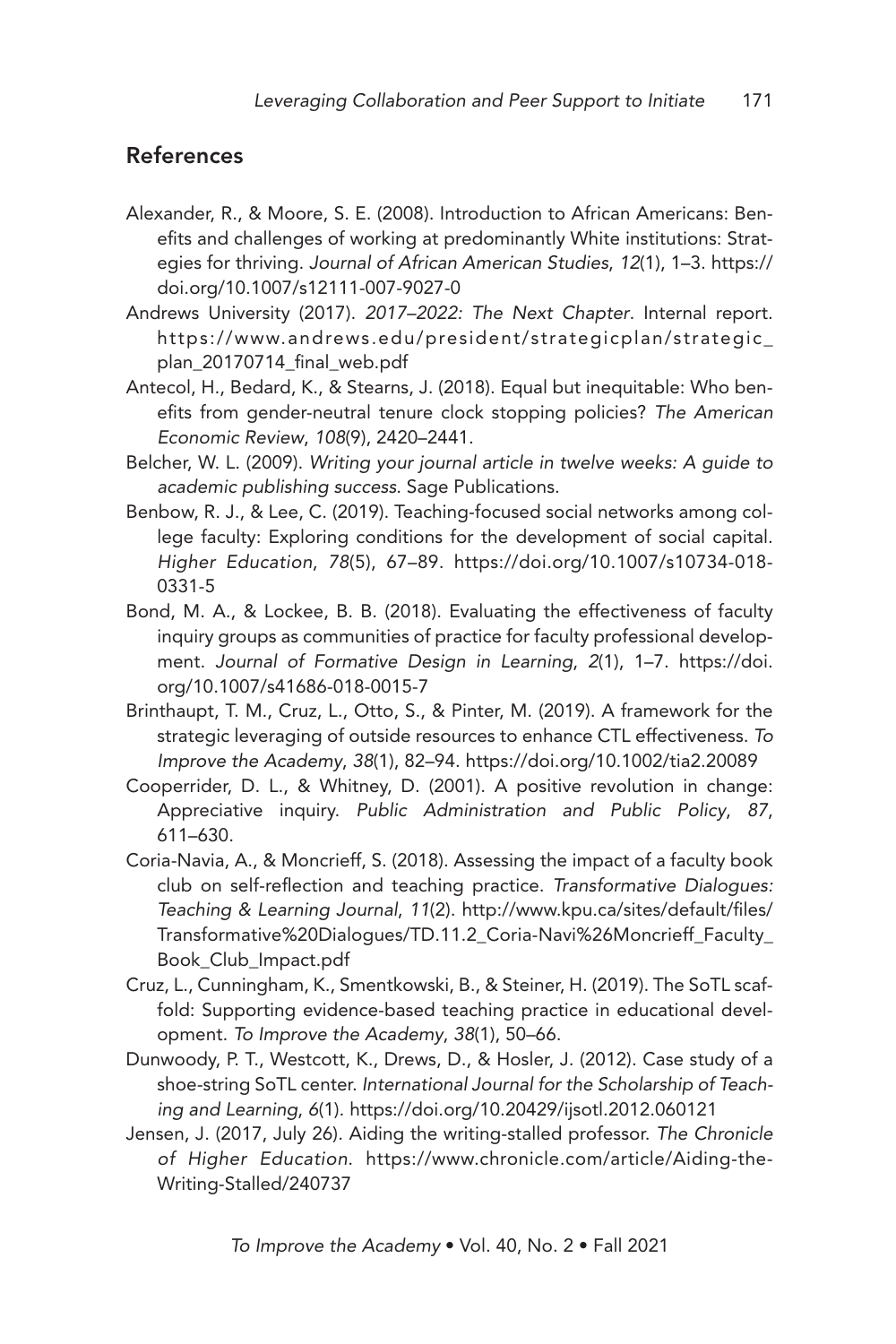- Lobban-Viravong, H., & Schneider, M. (2018). A minimalist model of new faculty mentoring: Why asking for less gives more. *To Improve the Academy*, *37*(2), 228–242. https://doi.org/10.1002/tia2.20079
- Martinez, M. A., Alsandor, D. J., Cortez, L. J., Welton, A. D., & Chang, A. (2015). We are stronger together: Reflective *testimonios* of female scholars of color in a research and writing collective. *Reflective Practice*, *16*(1), 85–95. https://doi.org/10.1080/14623943.2014.969698
- Mitchell, M., Leachman, M., & Masterson, K. (2017, August 23). *A lost decade in higher education funding: State cuts have driven up tuition and reduced quality*. Center on Budget and Policy Priorities. https://www.cbpp.org/ research/state-budget-and-tax/a-lost-decade-in-higher-education-funding
- Moss-Racusin, C. A., Dovidio, J. F., Brescoll, V. L., Graham, M. J., & Handelsman, J. (2012). Science faculty's subtle gender biases favor male students. *Proceedings of the National Academy of Sciences*, *109*(41), 16474–16479. https://doi.org/10.1073/pnas.1211286109
- Nadler, M. K., Shore, C., Taylor, B. A. P., & Bakker, A. I. (2012). Making waves: Demonstrating a CTL's impact on teaching and learning. *Journal on Centers for Teaching and Learning*, *4*, 5–32.
- Phillips, S. L., Crane, P. B., & Dennison, S. T. (2010). Establishing a new faculty mentoring program: Proposal development. *Journal on Centers for Teaching and Learning*, *2*, 37–51.
- Reder, M. (2014). Supporting teaching and learning at small colleges—past, present, & future: A message from the guest editor. *Journal on Centers for Teaching and Learning*, *6*, 1–11.
- Schoening, A. M., & Oliver, S. (2016). Connect, change, and conserve: Building a virtual center for teaching excellence. *To Improve the Academy*, *35*(2), 362–376. https://doi.org/10.1002/tia2.20046
- Silvia, P. J. (2007). *How to write a lot: A practical guide to productive academic writing*. American Psychological Association.
- Sorcinelli, M. D. (2014). Foreword: The changing landscape of faculty development at small colleges. *Journal on Centers for Teaching and Learning*, *6*, i–iv.
- Sweet, C., Blythe, H., Carpenter, R., & Cecil, T. (2018). Approaching the Holy Grail of faculty development: Evolving a CTL from a service-oriented organization to a learning-assessment unit. *Journal on Centers for Teaching and Learning*, *10*, 45–58.
- Sweet, C., Carpenter, R., & Blythe, H. (2017). Utilizing foundation professors as a resource to enhance faculty development. *Journal on Centers for Teaching and Learning*, *9*, 23–33.
- Truong, M. H., Juillerat, S., & Gin, D. H. C. (2016). Good, fast, cheap: How centers of teaching and learning can capitalize in today's resourceconstrained context. *To Improve the Academy*, *35*(1), 180–195. https:// doi.org/10.1002/tia2.20032